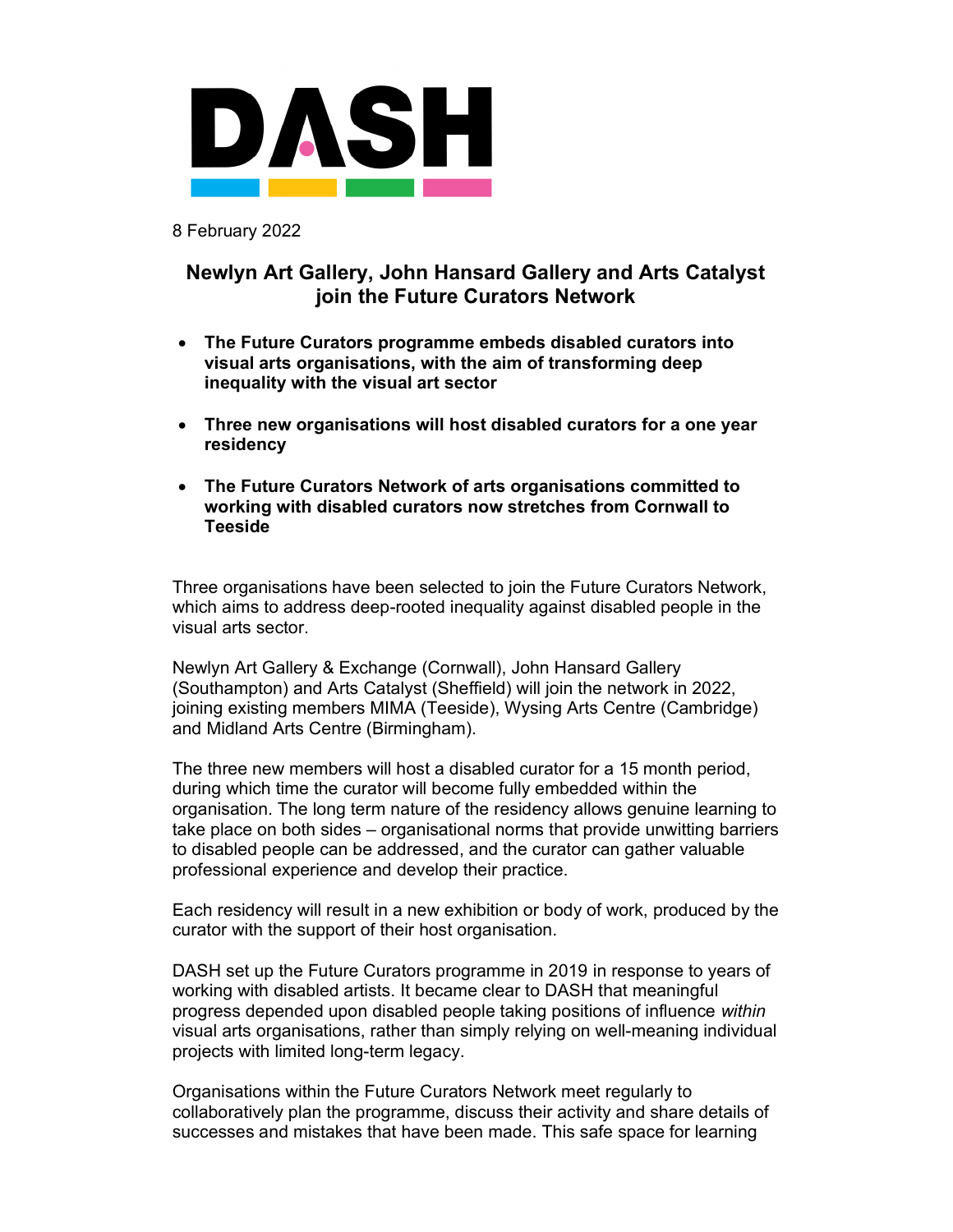between arts organisations aims to create genuine long-term change within the sector.

Mike Layward, Artistic Director, DASH comments: We are so excited about the expansion of the Future Curators Network. The three new partners bring a wealth of experience and knowledge to the Network, which now stretches from Cornwall to Teesside and covers most parts of England. We have high hopes for the Future Curators programme and the influence it will bring in diversifying the visual arts sector.

James Green, Director, Newlyn Art Gallery & The Exchange adds: We are delighted to have been selected to be part of this important programme and to be able to support an emerging curator at a key moment in their career. The Future Curators programme will help us to build on our work to address the striking lack of diversity amongst those in decision-making positions within visual arts organisations nationally. DASH has provided great leadership in this area and we are excited to be able to partner with them.

Woodrow Kernohan, Director, John Hansard Gallery comments: Striving towards an inclusive community is at the heart of John Hansard Gallery. This opportunity comes at a key moment for us, as we have been making positive change within our organisational culture and building relationships with our community partners. Through this programme we look forward to creating a new pathway for a disabled curator and transforming our model of leadership.

Laura Clarke, Artistic Director and Joint CEO, Arts Catalyst, Sheffield concludes: We're thrilled to be part of the Future Curators Programme and join this network of inspiring organisations with a shared commitment to institutional change. We are excited to work with the Future Curator to enrich the research and curatorial development of Arts Catalyst's programme and institutional practices, as we continue to work towards and advocate for a more polyphonic, intersectional and equitable cultural sector.

An open call for disabled curators will take place in spring 2022.

## ENDS.

For more information contact Helen Stallard on Helen@helenstallard.co.uk or call 0774 033 9604

## Notes for Editors:

## About DASH:

DASH is a Disabled-led visual arts charity. It creates opportunities for Disabled artists to develop their creative practice. These opportunities take many forms, from high quality commissions to community based workshops, the work it creates is centred around its vision and mission.

DASH works with artists, audiences, communities and organisations to challenge inequality and implement change.